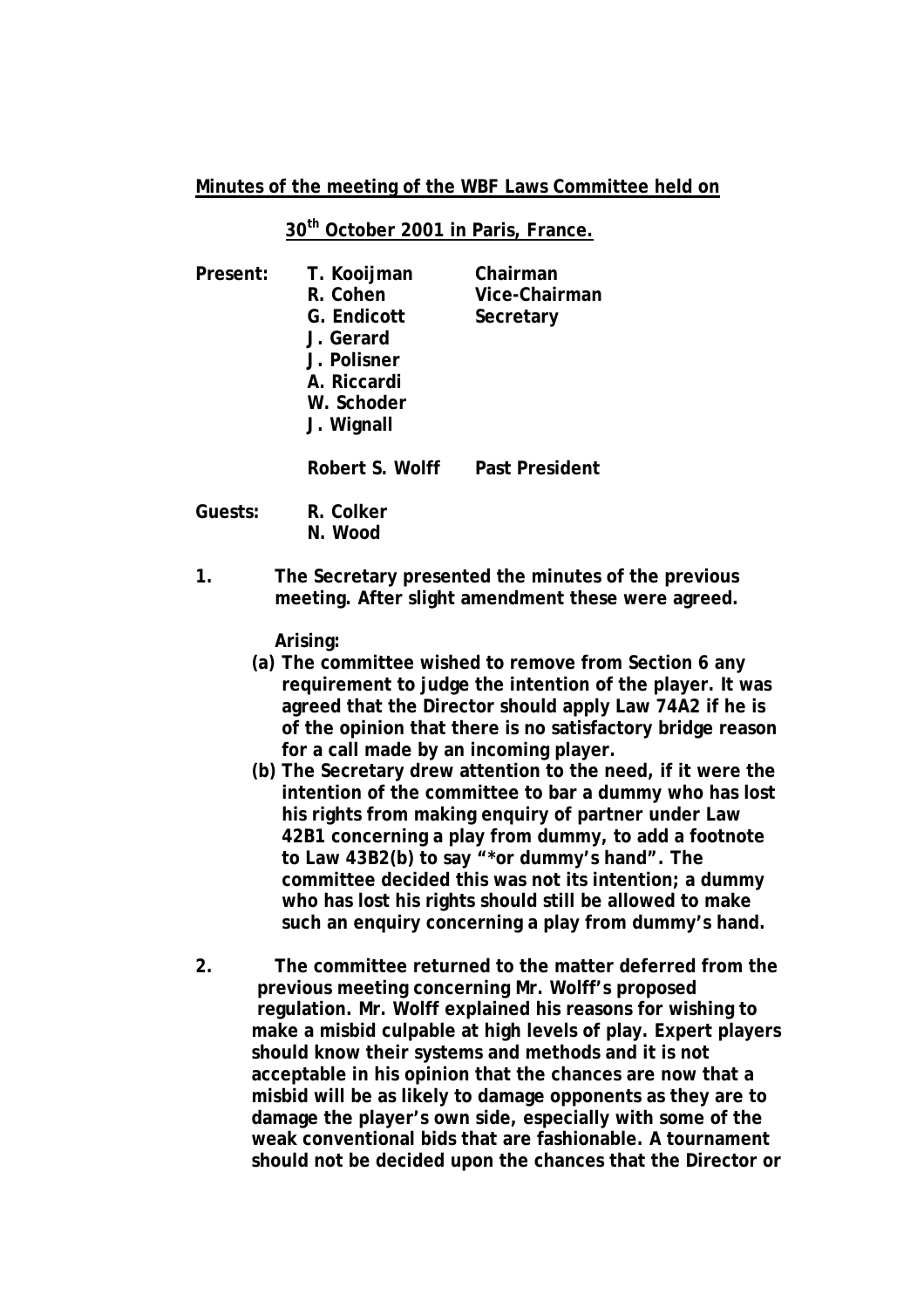**appeals committee will judge 'misbid' rather than 'misexplanation'.** 

**The committee invited Mr. Schoder to consider whether he could introduce some measure of support for Mr. Wolff's objectives into his draft revised regulations for screens. The question was also remitted to the WBF Laws Revision Subcommittee.** 

- **3. The committee discussed Law 70E. It was agreed that it is assumed declarer would see cards as they would be played and to take account of what he would see.**
- **4. The committee discussed the cross-references in the laws to Law 26, and in particular those in Laws 30, 31, and 32. The committee agreed that whilst the cross-references to Law 26 are not necessarily exhaustive in the laws the committee had not found a case where it would apply to a ruling under Law 30, 31 or 32, and the cross-reference is absent.**
- **5. The committee agreed that references to irregularities in the laws refer to irregularities committed by players. An action by a Director may be an error but this does not constitute an 'irregularity' within the meaning of the laws.**
- **6. The committee agreed that when Law 82C is applied the Director's error may still allow of a score being obtained normally; a rectification may allow of normal play. In these circumstances should it then be necessary to adjust the score the Director awards an adjusted score (either assigned or artificial as appropriate). The Laws Review Subcommittee was asked to seek a clearer statement of the law in this area.**
- **7. The committee agreed with a statement concerning Law 31A published by the Secretary on the internet.**
- **8. The committee noted extensive correspondence concerning unauthorized information derived from a question asked following an alert. The committee considered that the matter has had an exhaustive airing. Such unauthorized information can arise. The Laws Review Subcommittee will have another look at the subject.**
- **9. The committee studied a problem put by Jan Romanski in correspondence on the internet. It found a difficulty between the statements in Law 69 and those in Law 63. This problem should be addressed by the Laws Revision Subcommittee. It was decided that Law 63A3 is to apply in**